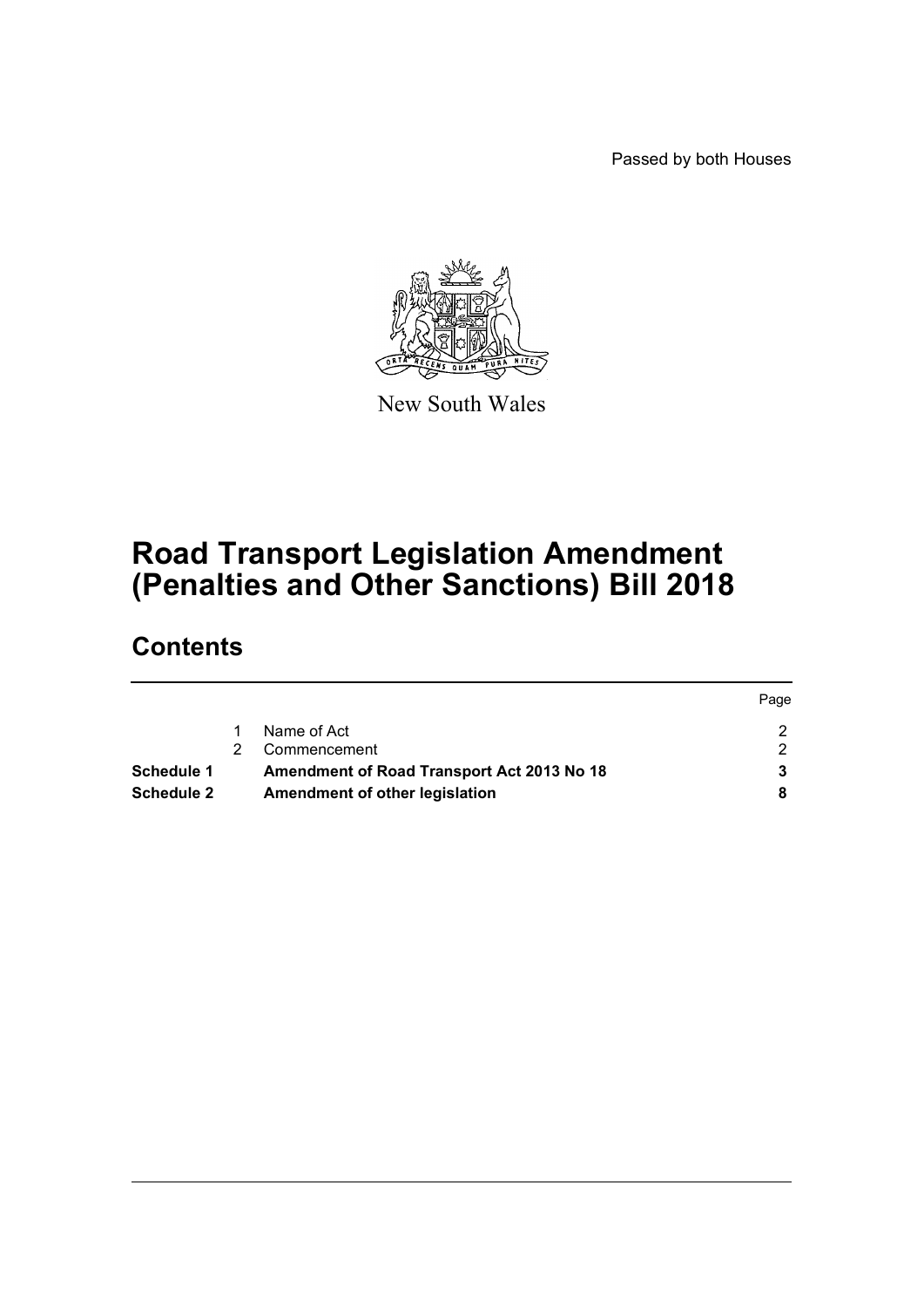*I certify that this public bill, which originated in the Legislative Assembly, has finally passed the Legislative Council and the Legislative Assembly of New South Wales.*

> *Clerk of the Legislative Assembly. Legislative Assembly, Sydney, , 2018*



New South Wales

# **Road Transport Legislation Amendment (Penalties and Other Sanctions) Bill 2018**

Act No , 2018

An Act to amend the *Road Transport Act 2013*, *Roads Act 1993* and other roads legislation to make further provision with respect to the enforcement of that legislation; and for other purposes.

*I have examined this bill and find it to correspond in all respects with the bill as finally passed by both Houses.*

*Assistant Speaker of the Legislative Assembly.*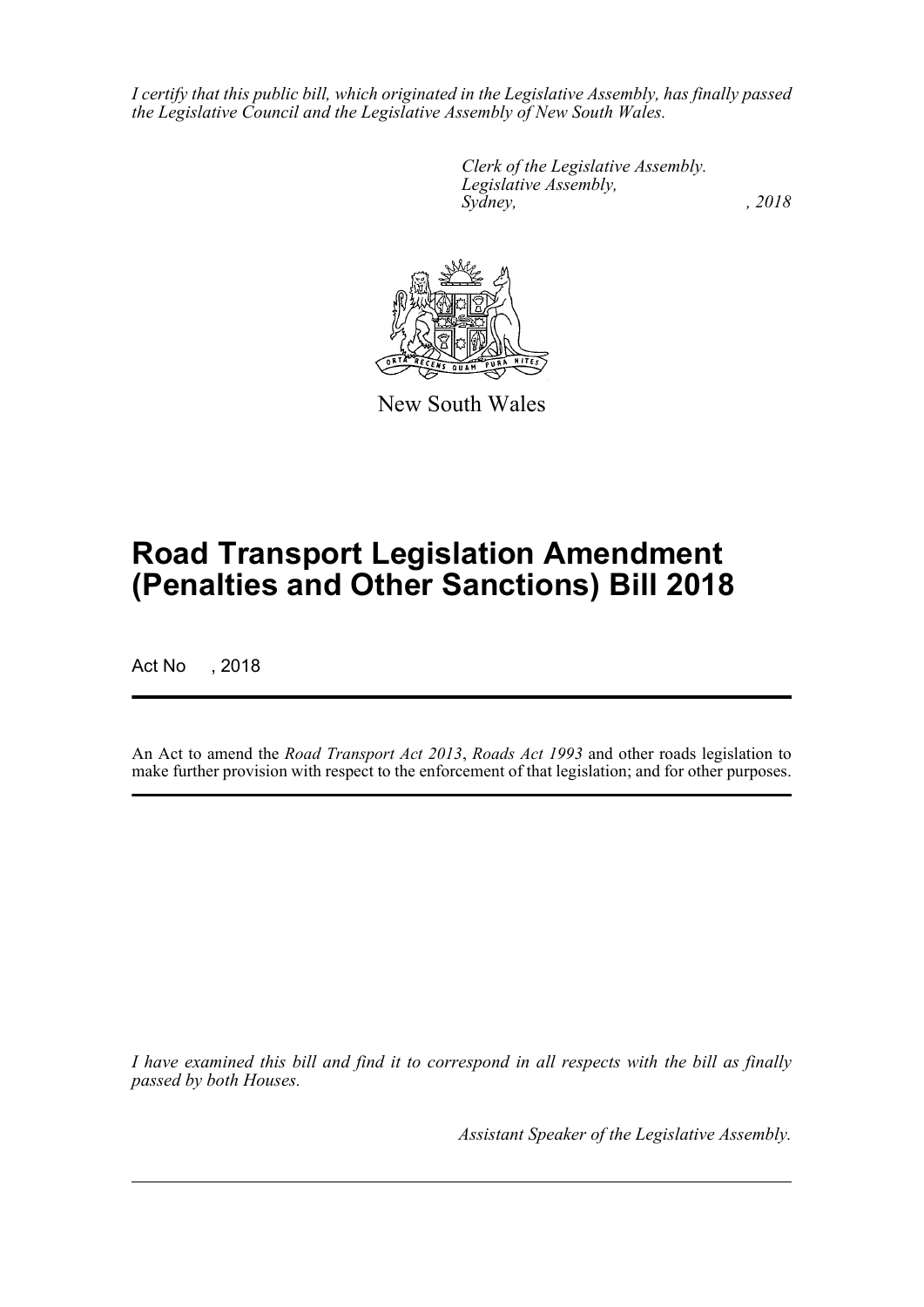Road Transport Legislation Amendment (Penalties and Other Sanctions) Bill 2018 [NSW]

# <span id="page-2-0"></span>**The Legislature of New South Wales enacts:**

### **1 Name of Act**

This Act is the *Road Transport Legislation Amendment (Penalties and Other Sanctions) Act 2018*.

# <span id="page-2-1"></span>**2 Commencement**

This Act commences on a day or days to be appointed by proclamation.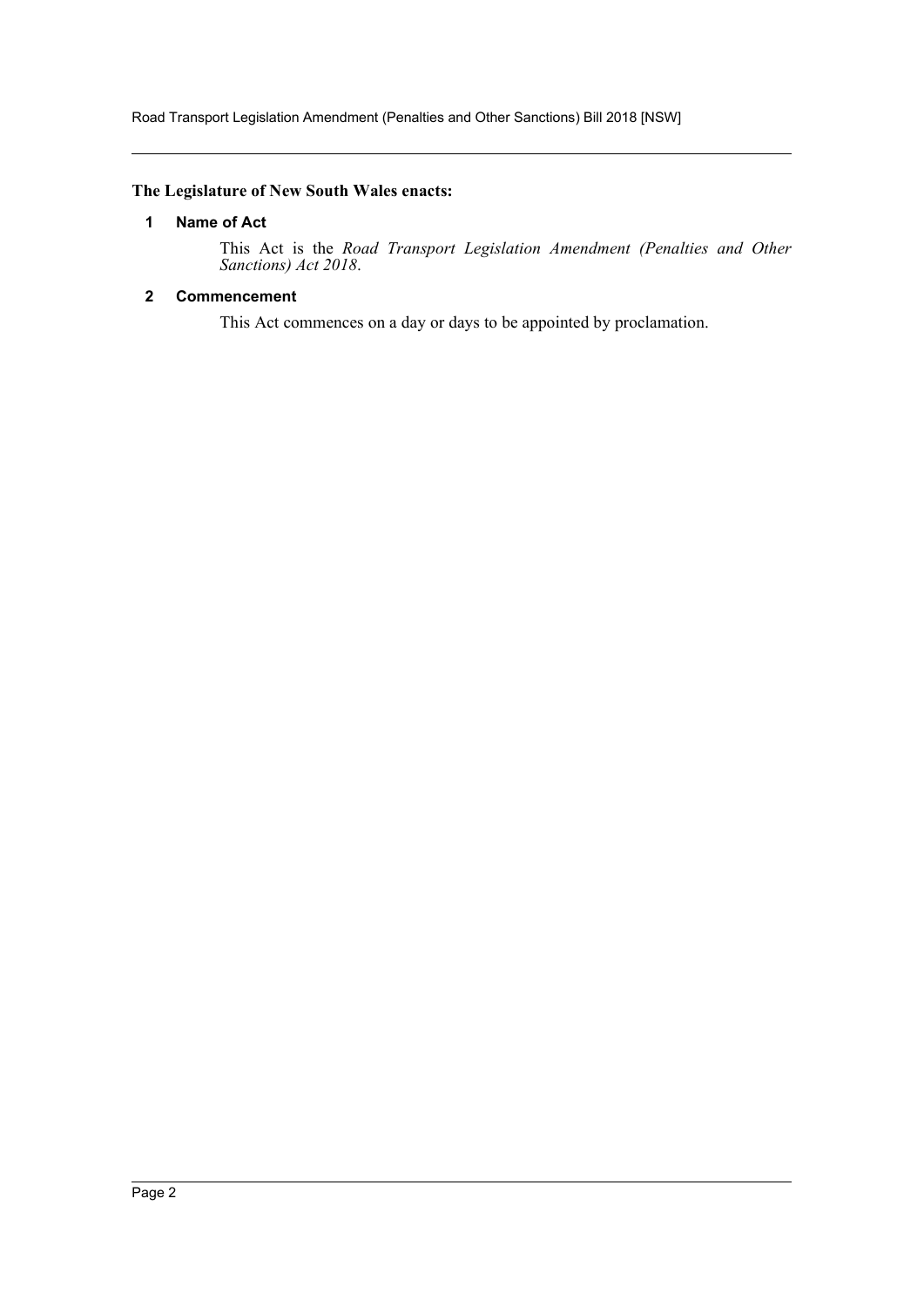# <span id="page-3-0"></span>**Schedule 1 Amendment of Road Transport Act 2013 No 18**

# **[1] Section 4 Definitions**

Insert in alphabetical order in section 4 (1):

*alcohol or other drug related driving offence* means an offence that:

- (a) involves the presence of alcohol in a person's breath or blood or the presence of a drug (other than alcohol) in a person's oral fluid, blood or urine, and
- (b) is prescribed by the statutory rules.

# **[2] Section 4 (1), definition of "drug"**

Insert at the end of paragraph (c):

- , and
- (d) any other substance that, when taken by an ordinary person, is reasonably likely to deprive the person of, or impair, his or her normal mental or physical faculties (whether temporarily or permanently).

# **[3] Section 4 (5)**

Insert after section 4 (4) including the note:

- For the purposes of this Act, an offence is taken to have been *dealt with by way of penalty notice* if a penalty notice has been issued for the offence and:
	- (a) the whole or any part of the penalty specified in the notice has been paid, or
	- (b) the penalty specified in the notice has not been paid, the person to whom it was issued has not elected to have the matter dealt with by a court and the time for the person to have the matter so dealt with has lapsed.

### **[4] Section 9 Determination of "first offence" and "second or subsequent offence"**

Insert after section 9 (2):

#### (2A) **Second or subsequent offence where previous offence dealt with by way of penalty notice**

If a person is convicted of an offence against this Act (the *new offence*), that offence is a *second or subsequent offence* if:

- (a) within the period of 5 years immediately before being convicted of the new offence, the person committed an alcohol or other drug related driving offence (the *previous offence*), and
- (b) that previous offence:
	- (i) was against the same provision as, or was an equivalent offence to, the new offence, and
	- (ii) was dealt with by way of penalty notice, and
- (c) the occasion when the new offence occurred was different from the occasion when the previous offence occurred.

# **[5] Section 9 (5)**

Insert "or  $(2A)$  (b) (i)" after "subsection  $(2)$  (a) (iii)".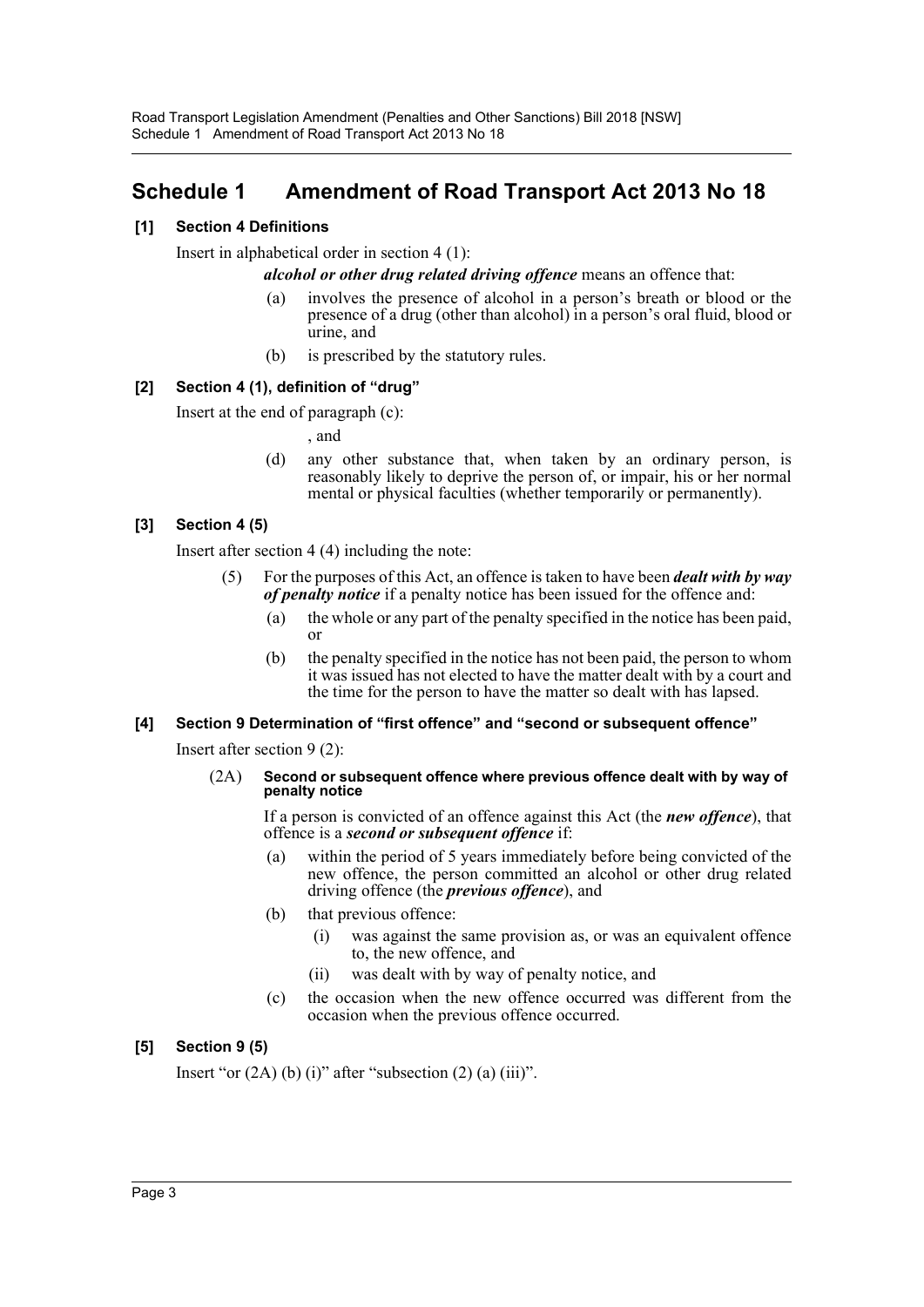#### **[6] Section 59 Cancellation or suspension of driver licence for certain speeding offences or alcohol or other drug related driving offences**

Insert "or alleged alcohol or other drug related driving offence" after "speeding offence" in section 59 $(1)$ .

# **[7] Section 59 (4A)**

Insert after section 59 (4):

(4A) For the purposes of subsection (4), a period not exceeding 3 months may be specified in relation to an alleged alcohol or other drug related driving offence.

### **[8] Sections 110 (1)–(3) and 111 (1) and (3)**

Omit "10 penalty units" and "20 penalty units" wherever occurring.

Insert instead "20 penalty units" and "30 penalty units", respectively.

#### **[9] Section 205 Disqualification for certain major offences**

Insert "or committed a major offence during that period that was dealt with by way of penalty notice" before "(whether of the same or a different kind)" in section 205 (2) and (3).

#### **[10] Section 209 Definitions**

Omit "that is a second" wherever occurring in paragraphs (d) and (f) of the definition of *mandatory interlock offence* in section 209 (1).

Insert instead "that is a first offence or a second".

#### **[11] Section 209 (1), definition of "mandatory interlock offence", note**

Omit the note. Insert instead:

**Note.** Section 9 (2) and (2A) specify the circumstances in which an offence is a second or subsequent offence (including instances in which the first offence was dealt with by way of penalty notice).

### **[12] Section 211 Mandatory interlock orders**

Insert after the matter relating to an offence against section  $110(1)$  (a) or (b), (2) (a), (b) or (c) or  $(3)$  (a), (b) or  $(c)$  in the Table to the section:

An offence against section 110 (4) (a), (b) or (c) 3 months 6 months 12 months that is a first offence by the offender for any other alcohol-related major offence

### **[13] Section 211, Table**

Omit the matter relating to an offence against section 112 (1) (a), (b) or (c).

Insert instead:

| An offence against section 112 (1) (a), (b) or 6 months<br>(c) that is a first offence by the offender for any<br>other alcohol-related major offence                   | 9 months 24 months  |  |
|-------------------------------------------------------------------------------------------------------------------------------------------------------------------------|---------------------|--|
| An offence against section 112 (1) (a), (b) or 9 months<br>(c) that is a second or subsequent offence by<br>the offender for any other alcohol-related<br>major offence | 12 months 48 months |  |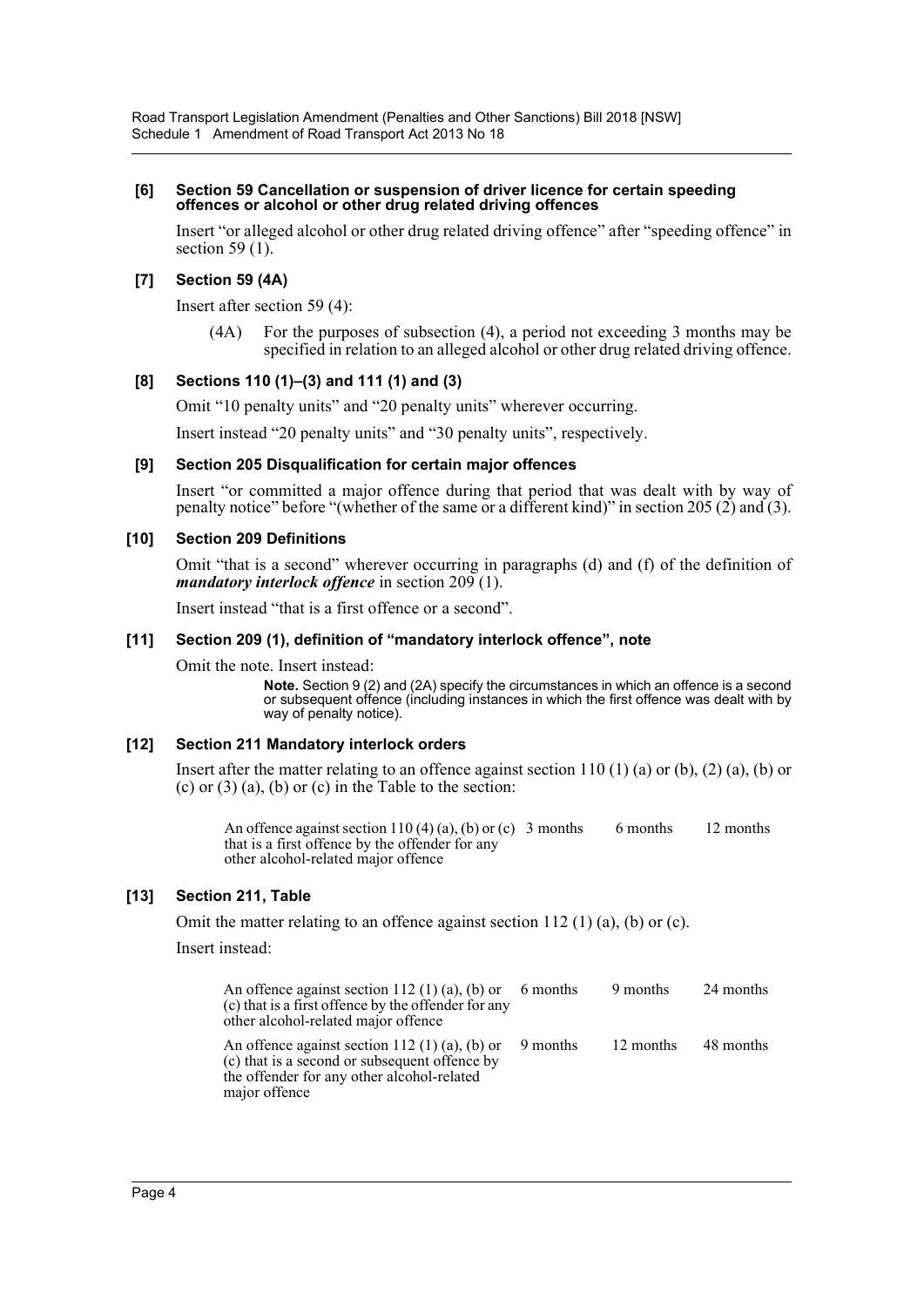# **[14] Section 212 Interlock exemption orders**

Insert at the end of section 212 (3) (b):

, or

- (c) if the offender is convicted of an offence against section  $110(4)$  (a), (b) or (c) that is a first offence:
	- (i) that the making of a mandatory interlock order would cause severe hardship to the offender, and
	- (ii) that the making of an interlock exemption order is more appropriate in all the circumstances than the making of a mandatory interlock order.

### **[15] Section 212 (5)**

Insert "(except in relation to a conviction for an offence against section 110 (4) (a), (b) or (c) that is a first offence)" after "must not be made".

### **[16] Part 7.4, Division 2A**

Insert after Division 2:

### **Division 2A Driver education programs relating to alcohol or other drugs**

#### **215C Education program for alcohol and other drug related driving offences**

- (1) The Authority may, by notice in writing, require a person to undertake an alcohol or other drug education program specified in the notice if the person:
	- (a) has been found guilty of an offence against section 110, 111 or 112, or
	- (b) committed an offence against section 110 or 111 that was dealt with by way of penalty notice.
- (2) A notice under this section must specify the period within which the alcohol or other drug education program must be undertaken and must contain any other matters specified in the statutory rules.
- (3) The person to whom a notice is given under this section must undertake the program within the period specified by the notice or any longer period that the Authority may allow.
- (4) Any period of licence suspension, cancellation or other licence ineligibility relating to a person required to undertake an alcohol or other drug education program by a notice given under this section is extended until such time as the person has undertaken, and passed to the satisfaction of the Authority, the alcohol or other drug education program.
- (5) The Authority may, by notice in writing given to a person who fails to undertake an alcohol or other drug education program in accordance with this section, suspend any driver licence held by the person until such time as the person undertakes the program to the satisfaction of the Authority.

#### **[17] Section 224 When immediate licence suspension notice may be issued by police officer**

Insert after section 224 (1) (a):

(a1) if it appears to a police officer (whether or not the same police officer) that the driver has committed an offence against section  $110(1)$ ,  $(2)$ or (3),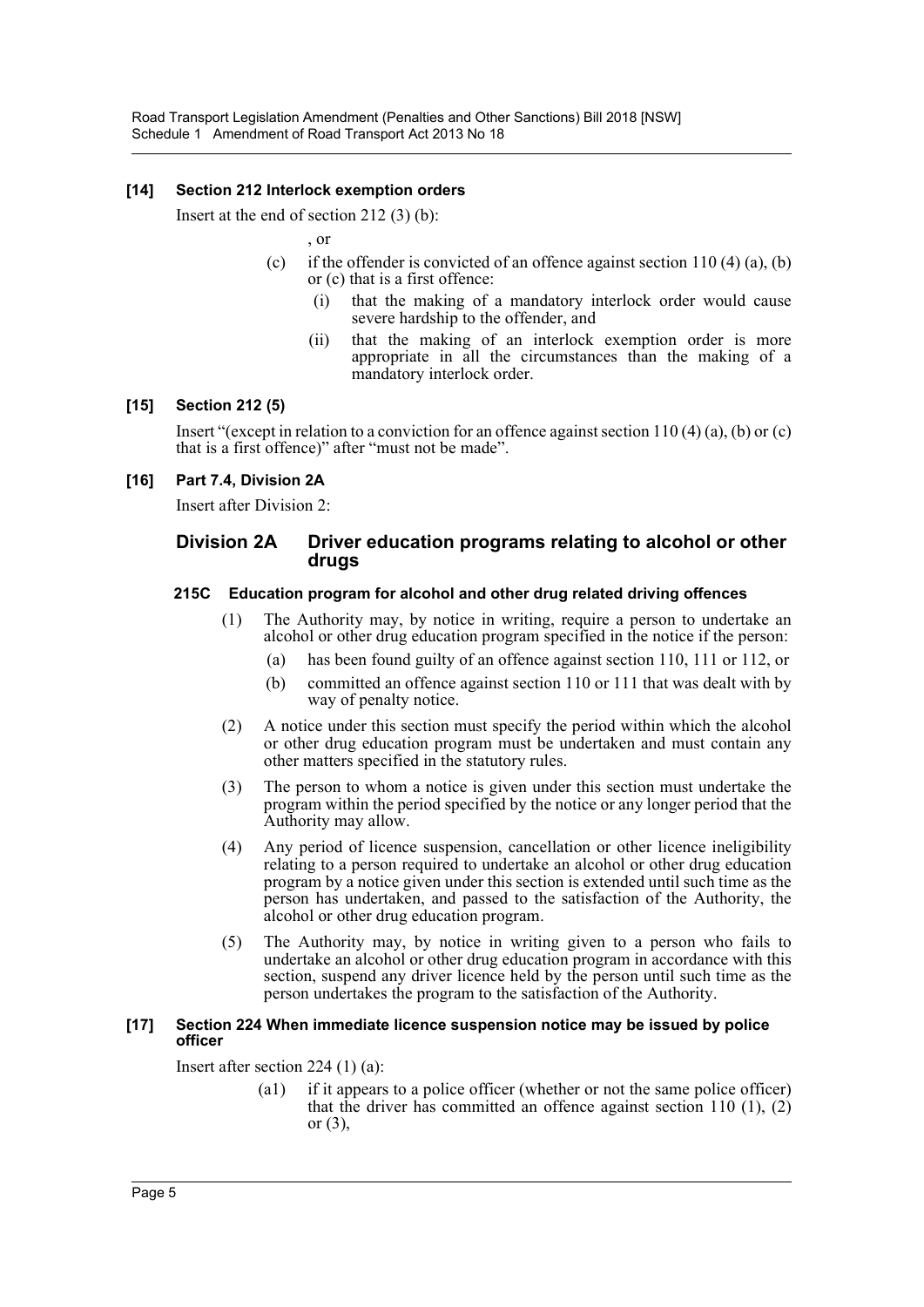# **[18] Section 224 (4) (a) and (b)**

Insert " $(a1)$ ," after " $(a)$ ," wherever occurring.

# **[19] Section 224 (4) (b1) and (b2)**

Insert after section 224 (4) (b):

- (b1) if the driver holds a driver licence issued in this jurisdiction and is served with a penalty notice for an offence referred to in subsection  $(1)$   $(a1)$ —a statement to the effect that any driver licence held by the person is suspended from a date specified in the notice, or (if the notice so specifies) immediately on receipt of the notice, until whichever of the following happens first:
	- (i) a period of 3 months elapses after the date on which the offence is alleged to have been committed,
	- (ii) if the driver elects to have the matter determined by a court in accordance with Part 3 of the *Fines Act 1996*—the matter is heard and determined by a court or a decision is made not to take or continue proceedings against the person,
	- (iii) a decision is made not to enforce the penalty notice,
- (b2) if the driver is an authorised visiting driver and is served with a penalty notice for an offence referred to in subsection (1) (a1)—a statement to the effect that the driver's authority to drive in this jurisdiction is suspended from a date specified in the notice, or (if the notice so specifies) immediately on receipt of the notice, until whichever of the following happens first:
	- (i) a period of 3 months elapses after the date on which the offence is alleged to have been committed,
	- (ii) if the driver elects to have the matter determined by a court in accordance with Part 3 of the *Fines Act 1996*—the matter is heard and determined by a court or a decision is made not to take or continue proceedings against the person,
	- (iii) a decision is made not to enforce the penalty notice,

### **[20] Section 237 Definitions**

Insert after paragraph (a) of the definition of *sanctionable offence* in section 237 (1):

(a1) an offence against section 110 (4) or (5) or clause 16 (1) (b) or 17 (1) (a1) of Schedule 3 (a *new offence*), but only if the person has been convicted of an alcohol-related major offence (within the meaning of Division 2 of Part 7.4) during the period of 5 years before the new offence was committed,

### **[21] Section 266 Definitions**

Insert after paragraph (e) of the definition of *appealable decision* in section 266 (1):

(e1) a decision of the Authority to suspend a person's driver licence under section 215C,

### **[22] Schedule 1 Examples of statutory rule-making powers**

Insert at the end of clause  $1(2)(p)$ :

, and

(q) without limiting paragraph (n) or (o), alcohol or other drug education programs to be undertaken by holders of driver licences who have been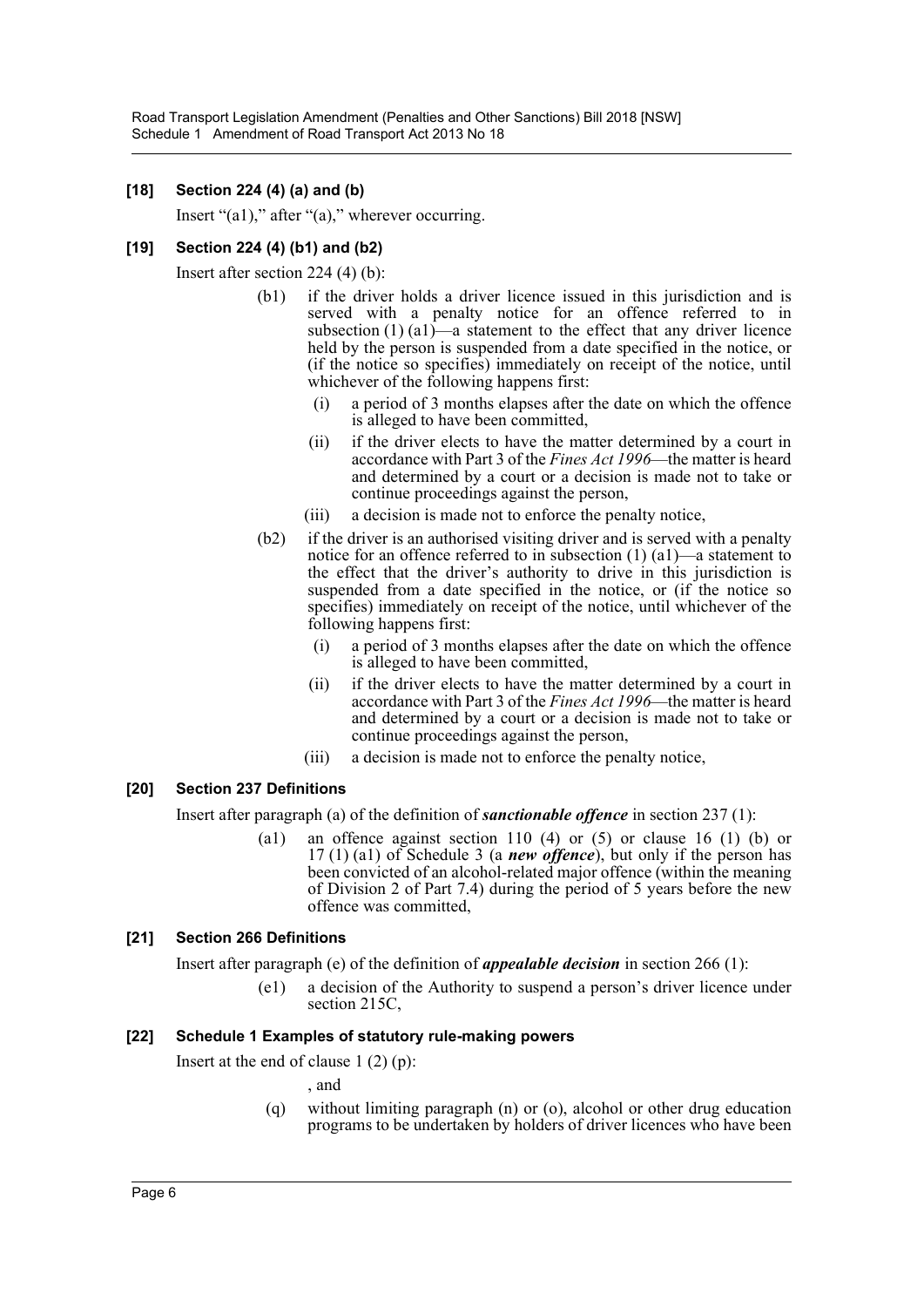found guilty of, or have been issued a penalty notice in respect of, an offence under this Act or the statutory rules relating to the use of alcohol or other drugs.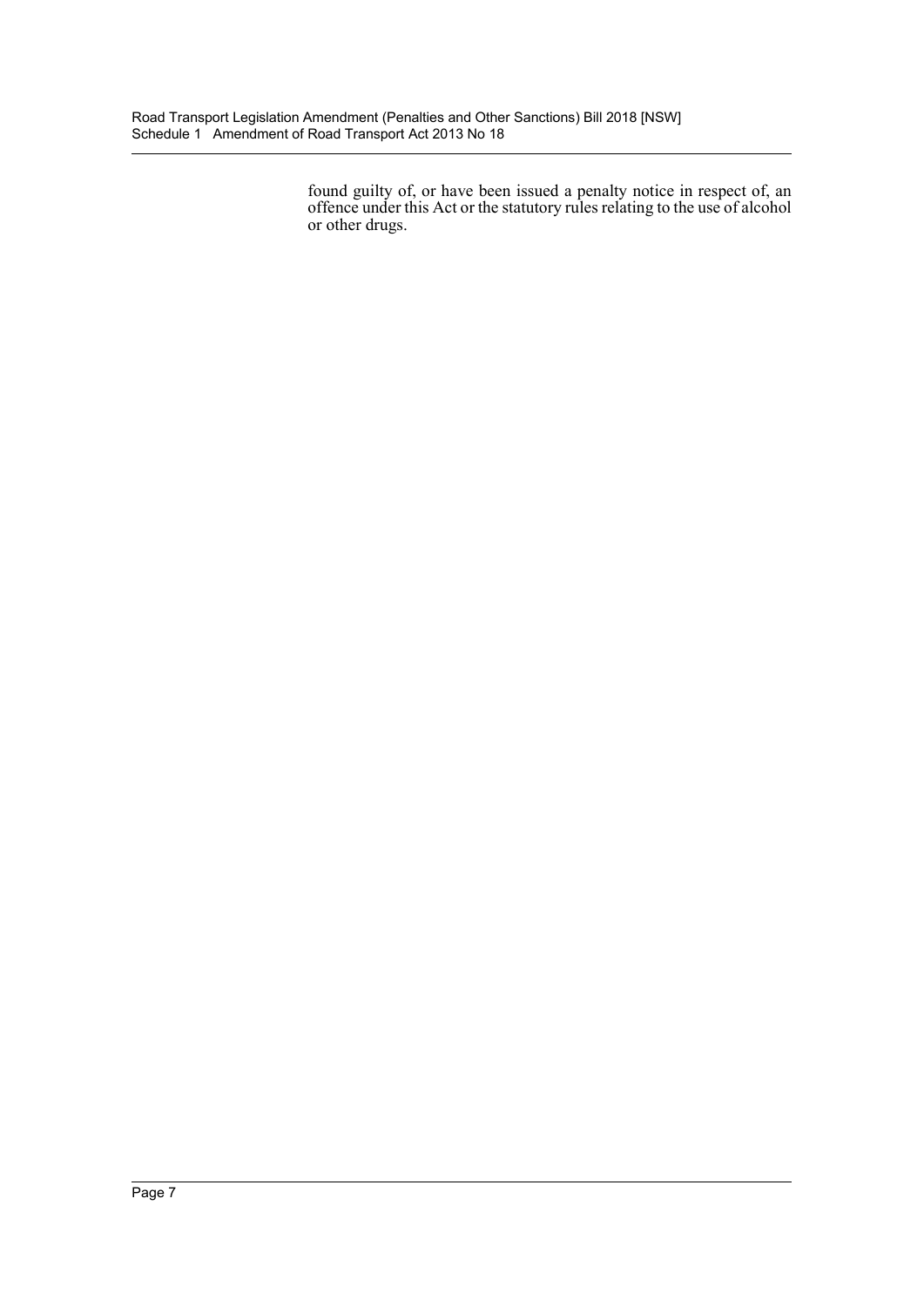Road Transport Legislation Amendment (Penalties and Other Sanctions) Bill 2018 [NSW] Schedule 2 Amendment of other legislation

# <span id="page-8-0"></span>**Schedule 2 Amendment of other legislation**

# **2.1 Point to Point Transport (Taxis and Hire Vehicles) Regulation 2017**

# **[1] Clause 24 Disqualifying offences**

Insert "whether the previous offence resulted in a finding of guilt or was dealt with by way of penalty notice as referred to in section 4 (5) of that Act" after "a previous offence under that subsection" in clause 24 (3).

# **[2] Clause 24 (4A)**

Insert after clause 24 (4):

(4A) A person must not drive a taxi or hire vehicle that is being used to provide a passenger service if the person has committed an offence against section 110 (2) or 111 (1) of the *Road Transport Act 2013* that has been dealt with by way of penalty notice as referred to in section 4 (5) of that Act.

# **2.2 Road Transport (Driver Licensing) Regulation 2017**

# **[1] Clause 35A Authority may extend provisional licence period for provisional P2 licences**

Omit "section 224 (1) (c)" from clause 35A (1) (c).

Insert instead "section 224  $(1)$   $(a1)$  or  $(c)$ ".

# **[2] Clause 67A**

Insert after clause 67:

### **67A Prescribed alcohol or other drug related driving offences**

For the purposes of the definition of *alcohol or other drug related driving offence* in section 4 (1) of the Act, offences against section  $\overline{110}$  (1), (2) or (3) or 111 (1) of the Act are prescribed.

### **[3] Clause 96 Interstate and international visitors**

Insert after clause 96 (4) (n):

(o) if, in the reasonable opinion of the Authority, the Authority could, under section 59 of the Act, suspend a NSW driver licence held by the visiting driver, if the driver were to hold such a licence, because of an alcohol or other drug related driving offence.

# **[4] Clause 96 (7A)**

Insert after clause 96 (7):

(7A) If the Authority forms an opinion that subclause (4) (o) applies to a visiting driver, the cessation of the exemption applies for the same period of time the driver would be suspended under section 59 of the Act if the driver held a NSW driver licence.

# **[5] Clause 96 (9)**

Omit "(j) or  $(n)$ ". Insert instead "(j),  $(n)$  or  $(o)$ ".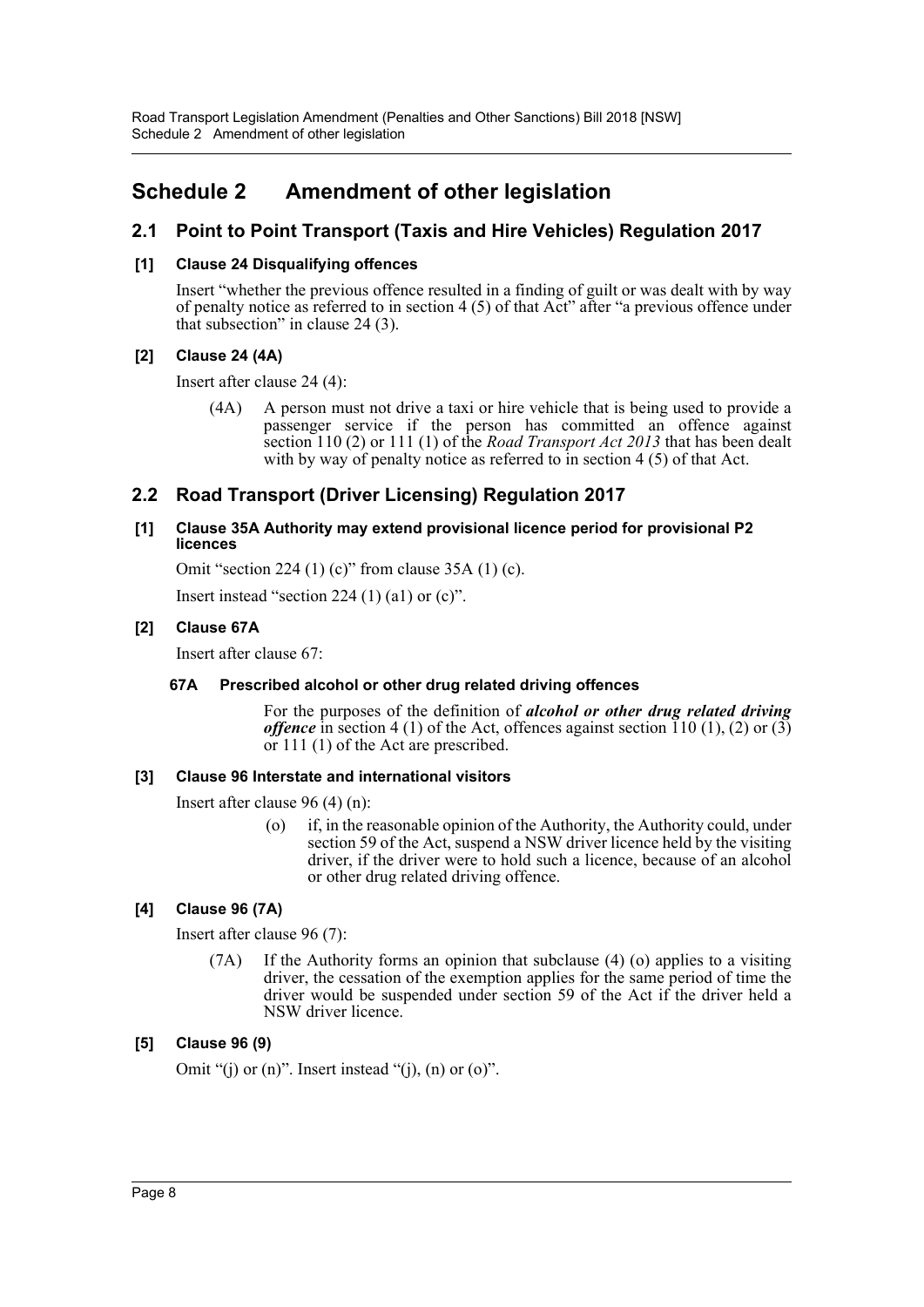Road Transport Legislation Amendment (Penalties and Other Sanctions) Bill 2018 [NSW] Schedule 2 Amendment of other legislation

# **2.3 Road Transport (General) Regulation 2013**

### **[1] Clause 126 Driver licensing decisions**

Omit "clause 96 (4) (g), (h) or (i)" from clause 126 (d).

Insert instead "clause  $96 (4) (g)$ , (h), (i) or (o)".

#### **[2] Schedule 5 Penalty notice offences**

Insert in appropriate order under the heading *Road Transport Act 2013*:

Section 110  $(1)$ – $(3)$  (but only if the person has not been issued a penalty notice for an alcohol or other drug related driving offence, or convicted of the same or an equivalent offence, in the 5 years before the offence) Class 1 Level 7

Section 111 (1) (but only if the person has not been issued Class 1 Level 7 a penalty notice for an alcohol or other drug related driving offence, or convicted of the same or an equivalent offence, in the 5 years before the offence)

# **2.4 Roads Act 1993 No 33**

### **Part 9, Division 7**

Insert after Division 6:

# **Division 7 Trespassing on Sydney Harbour Bridge and other major bridges and tunnels**

#### **144G Damage, disruption or obstruction of Sydney Harbour Bridge and other major bridges and tunnels**

- (1) A person must not enter, remain on, climb, jump from or otherwise trespass on any part of the Sydney Harbour Bridge or any other major bridge or tunnel if that conduct:
	- (a) causes damage to the bridge or tunnel, or
	- (b) seriously disrupts or obstructs vehicles or pedestrians attempting to use the bridge or tunnel, or
	- (c) is an offence punishable by imprisonment or is an offence arising under the *Summary Offences Act 1988*.

Maximum penalty: 200 penalty units or imprisonment for 2 years, or both.

- (2) Without limiting subsection (1) (b), a person seriously disrupts or obstructs vehicles or pedestrians attempting to use the bridge or tunnel if, as a result of the person's conduct, the bridge or tunnel (or any part of the bridge or tunnel) is closed or vehicles or pedestrians are redirected.
- (3) Nothing in this section prohibits conduct in accordance with the consent or authority of RMS, the NSW Police Force or other public authority.
- (4) It is a defence to the prosecution of an offence against this section if the person charged proves that the person had a reasonable excuse for the conduct concerned.
- (5) For the purposes of subsection (4) but without limiting that subsection, a person has a reasonable excuse if the conduct arose from a mechanical fault or breakdown of a motor vehicle.